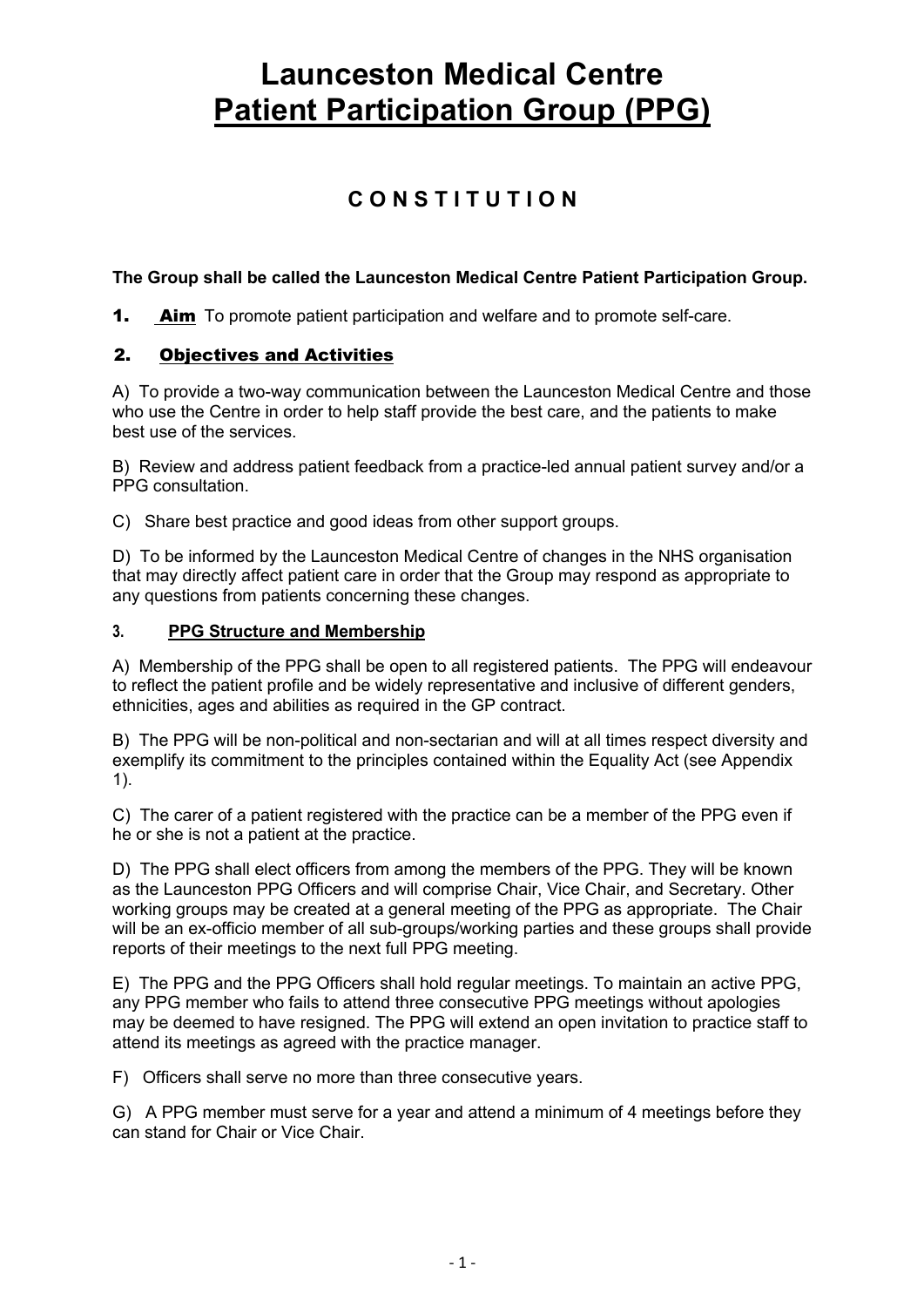H) Any patient wishing to join PPG to contact Chair and/or Secretary before attending any meetings.

I) Retiring officers can reapply after a break of one year.

J) Under GDPR rules, any Officer or Member of the PPG standing down or leaving the Group should delete all personal details of Officers and Members of the PPG.

# 4. Management of the PPG

A) The PPG shall meet no fewer than four times a year. The PPG officers may meet more regularly for planning purposes and liaison with the practice staff if required.

B) Meetings are subject to a quorum of five members of the PPG which must include two officers. Apologies for absence should be sent to the Secretary or Chair prior to the meeting.

C) The chair of the PPG may invite relevant professionals or patients to specific meetings. Any such persons shall respect the confidentiality of the PPG.

D) Decisions shall be reached normally by consensus among those present. However, if a vote is required, decisions shall be made by simple majority of those present and voting. In the event of a tied outcome, the Chair may exercise a casting vote in addition to his/her deliberative vote.

E). The Secretary shall produce minutes of meetings to be considered and approved by Practice Manager and Chair. They are then sent to members of PPG and made available to all via email or on the practice website.

F) Any concerns raised by PPG Members, or raised by patients, should be sent to the Officers and not directly to the Launceston Medical Centre.

# 5. Annual General Meeting

A) The Chair of the PPG will convene an Annual General Meeting open to all registered patients and carers before the end of the selected month each year. The date, venue and time shall be published at least one month prior to the meeting by means of a notice in the surgery waiting room and on the surgery website.

B) Officers of the PPG and members of any Working Group will notify the Chair at least one month prior to the date of a convened Annual General Meeting if they intend to step down from their position.

C) Any member of the PPG who wishes to nominate him/herself for an officer position or a working group, should advise the incumbent Chair of their proposed intentions at least two weeks prior to any Annual General Meeting.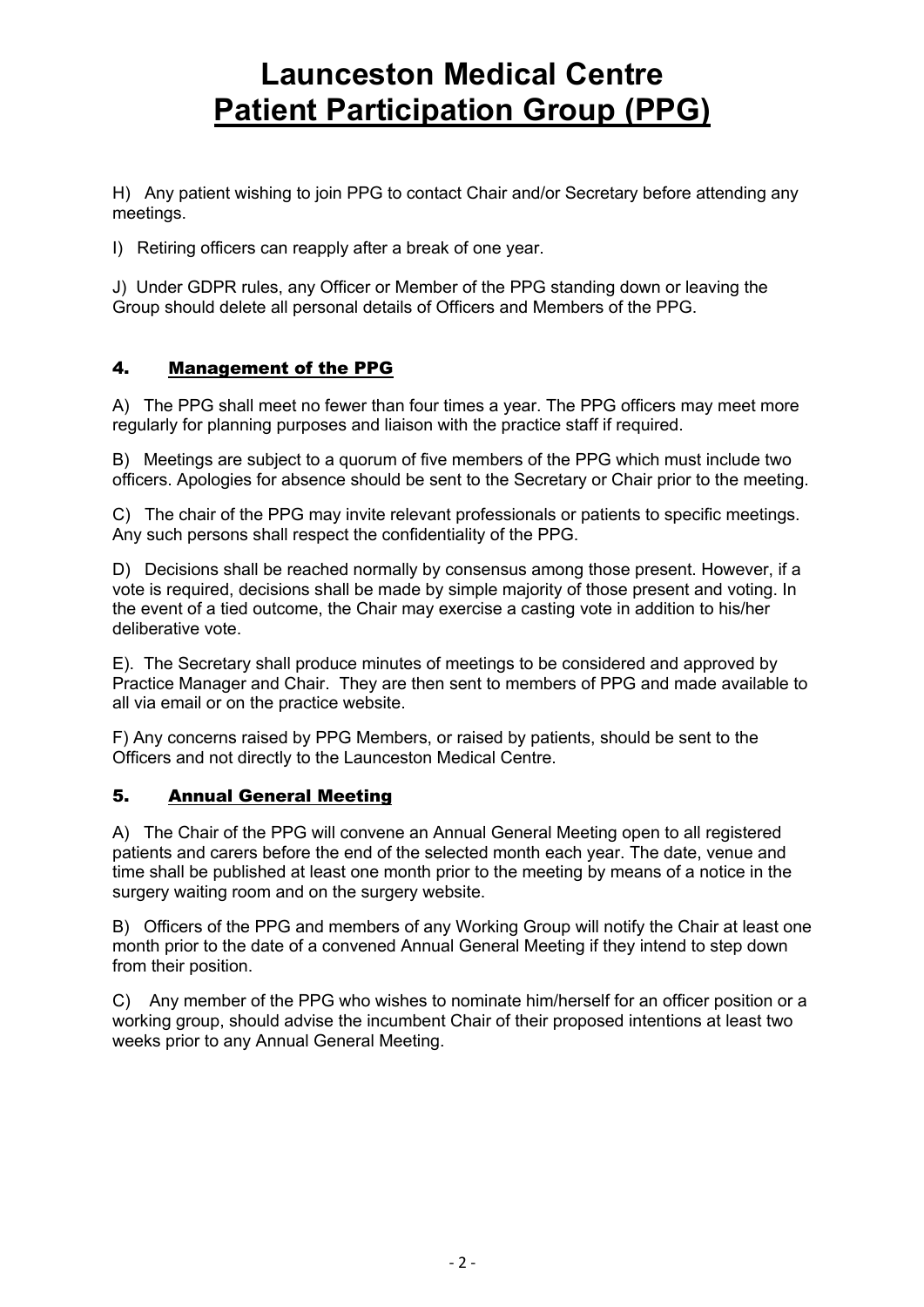# 6 Alterations to the Constitution

This constitution may be amended by a resolution passed at the AGM or at a special meeting of which proper notice shall have been given to all PPG members and to the Launceston Medical Centre.

# 7 Dissolution

If the Launceston Medical Centre and/or the Patient Participation Group deem that the continuation of the Patient Participation Group is no longer appropriate, a dissolution meeting will be called, and all members informed.

# 8 Confidentiality

#### **All members of the PPG must be made aware of the need to maintain absolute patient confidentiality at all times.**

Any member whose work on behalf of the PPG includes work in the practice or consulting with other patients or members of the public should sign and return a copy of the practice's Confidentiality agreement before undertaking any such activity. A copy of the Launceston Medical Centre confidentiality agreement can be found at Appendix 2.

# 9. Code of Conduct

All PPG members must abide by the Code of Conduct

The PPG Membership is not based on opinions or characteristics of individuals and shall be non-political and non-sectarian, at all times respecting diversity and exemplifying its commitment to the principles contained within the Equality Act.

#### **All Members of the PPG make this commitment:**

A) To always respect practice and patient confidentiality.

B) To treat each other with mutual respect and act and contribute in a manner that is in the best interests of all patients.

C) To be open and flexible and to listen and support each other.

D) To abide by the seven Nolan Principles of Public Life: Selflessness, Integrity, Objectivity, Accountability, Openness, Honesty and Leadership.

E) Not to use the PPG as a forum for personal agendas or complaints. These should be taken forward through other appropriate channels.

F) To accept that the ruling of the Chair or other presiding officer is final on matters relating to orderly conduct.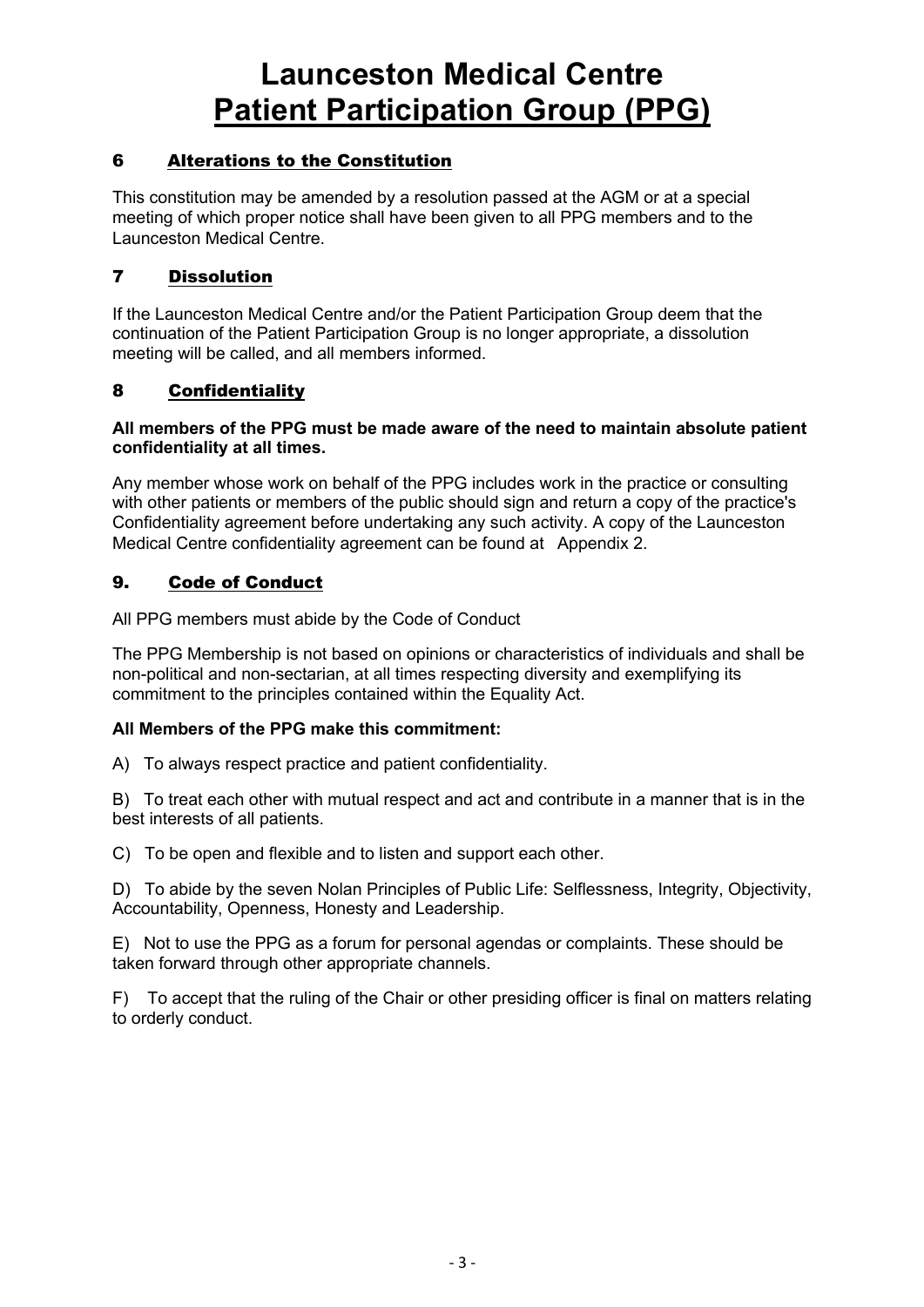- G) Abide by principles of good meeting practice, for example:
	- 1) Reading papers in advance
	- 2) Arriving on time
	- 3) Switching mobile phones to silent
	- 4) Allowing others to speak and be heard/respected

A member who does not follow the code of conduct will be requested to attend a meeting with the officers. Further action will be decided following the meeting.

Revised and updated November 2021

### Appendix 1 **Equality**

Equality Act 2010

### **Q: What is the purpose of the Act?**

A: The Equality Act 2010 brings together a number of existing laws into one place. It sets out the personal characteristics that are protected by the law and the behaviour that is unlawful. Simplifying legislation and harmonising protection for all of the characteristics covered will help Britain become a fairer society, improve public services, and help business perform well. A copy of the Equality Act 2010 and the Explanatory Notes that accompany it can be found on the Home Office website

#### **Q: Who is protected by the Act?**

A: Everyone in Britain is protected by the Act. The "protected characteristics" under the Act are (in alphabetical order):

- **Disability**
- Gender reassignment
- Marriage and civil partnership
- Pregnancy and maternity
- Race
- Religion and belief
- **Gender**

Sexual orientation https://www.gov.uk/equality-act 2010-guidance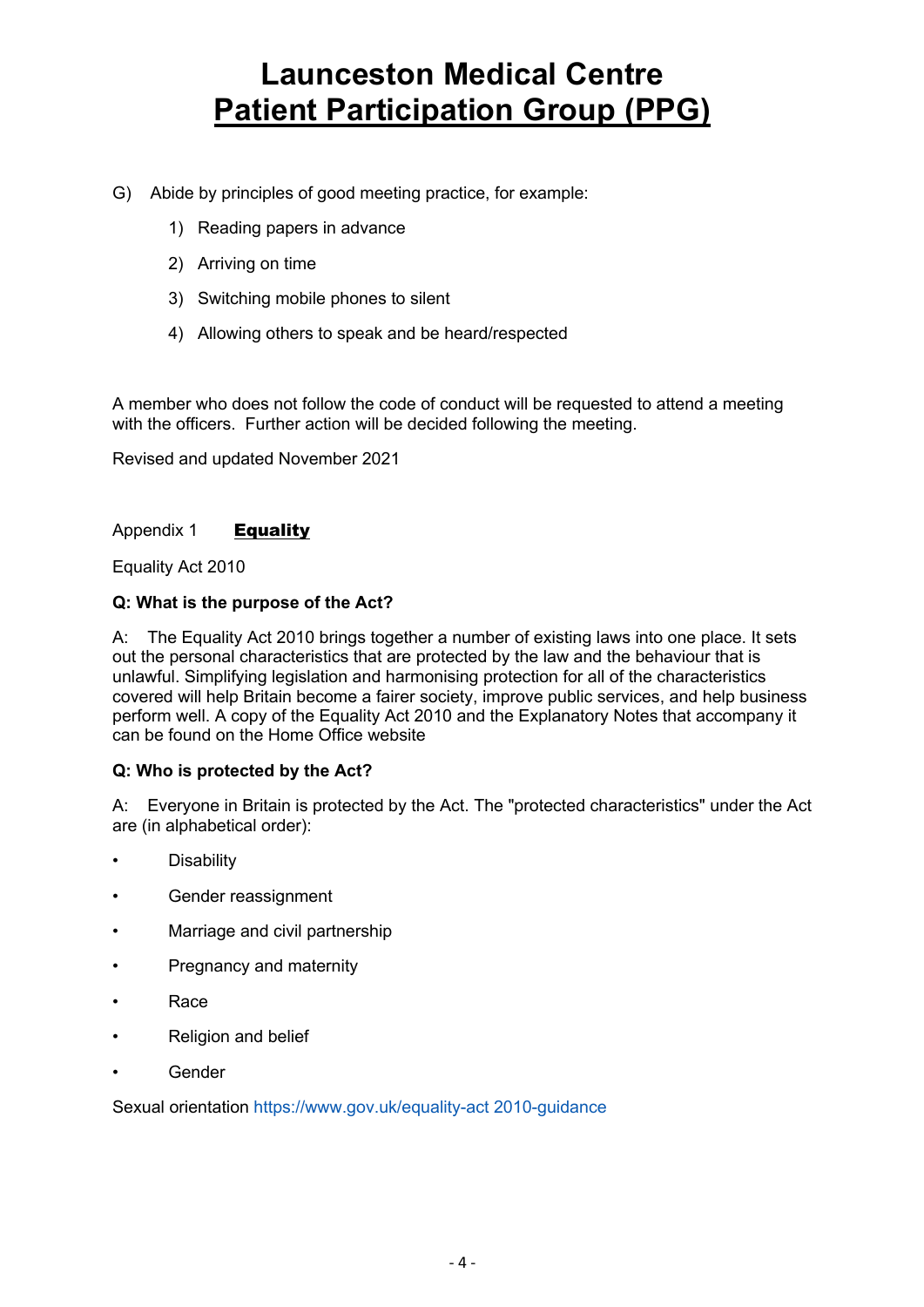Appendix 2

# Confidentiality Agreement

# Confidentiality & IG (Information Governance) Protocol

Purpose The purpose of the protocol is to set out the obligations for all working at Launceston Medical Centre (LMC) concerning the confidentiality of information held about patients at LMC. This protocol is relevant to all employers, employees and anyone who works at the practice including non-medical staff. Individuals on training placements and visitors/observers on the premises must also adhere to this. The protocol will be reviewed annually to ensure that it remains effective and relevant.

The Data Protection Act 2018 is the UK's implementation of the General Data Protection Regulation (GDPR).

The Data Protection Act 2018 controls how your personal information is used by organisations, businesses or the government.

Everyone responsible for using personal data has to follow strict rules called 'data protection principles'. They must make sure the information is:

- 2. used fairly, lawfully and transparently
- 3. used for specified, explicit purposes
- 4. used in a way that is adequate, relevant and limited to only what is necessary
- 5. accurate and, where necessary, kept up to date
- 6. kept for no longer than is necessary
- 7. handled in a way that ensures appropriate security, including protection against unlawful or unauthorised processing, access, loss, destruction, or damage

**Importance of confidentiality** Confidentiality is a fundamental part of health care and crucial to the trust between doctors and patients. Patients must entrust their practice with sensitive information relating to their health and other matters in order to receive the treatment and services they require. They should be able to expect that this information will remain confidential unless there is a compelling reason why it should not. All staff in the NHS have legal, ethical and contractual obligations of confidentiality and must ensure that they act appropriately to protect patient information against improper disclosure. Some patients may lack the capacity to give or withhold their consent to disclosure of confidential information but this does not diminish the duty of confidence. The duty of confidentiality applies to all patients regardless of race, gender, social class, age, religion, sexual orientation, appearance, disability or medical condition. Information that can identify individual patients must not be used or disclosed for purposes other than healthcare unless the patient (or appointed representative) has given explicit consent, except where the law requires disclosure or there is an overriding public interest to disclose. All patient identifiable health information must be treated as confidential information regardless of the format in which it is held. Information which is effectively anonymised can be used with fewer constraints. The confidentiality of other sensitive information held about the practice and staff must also be respected.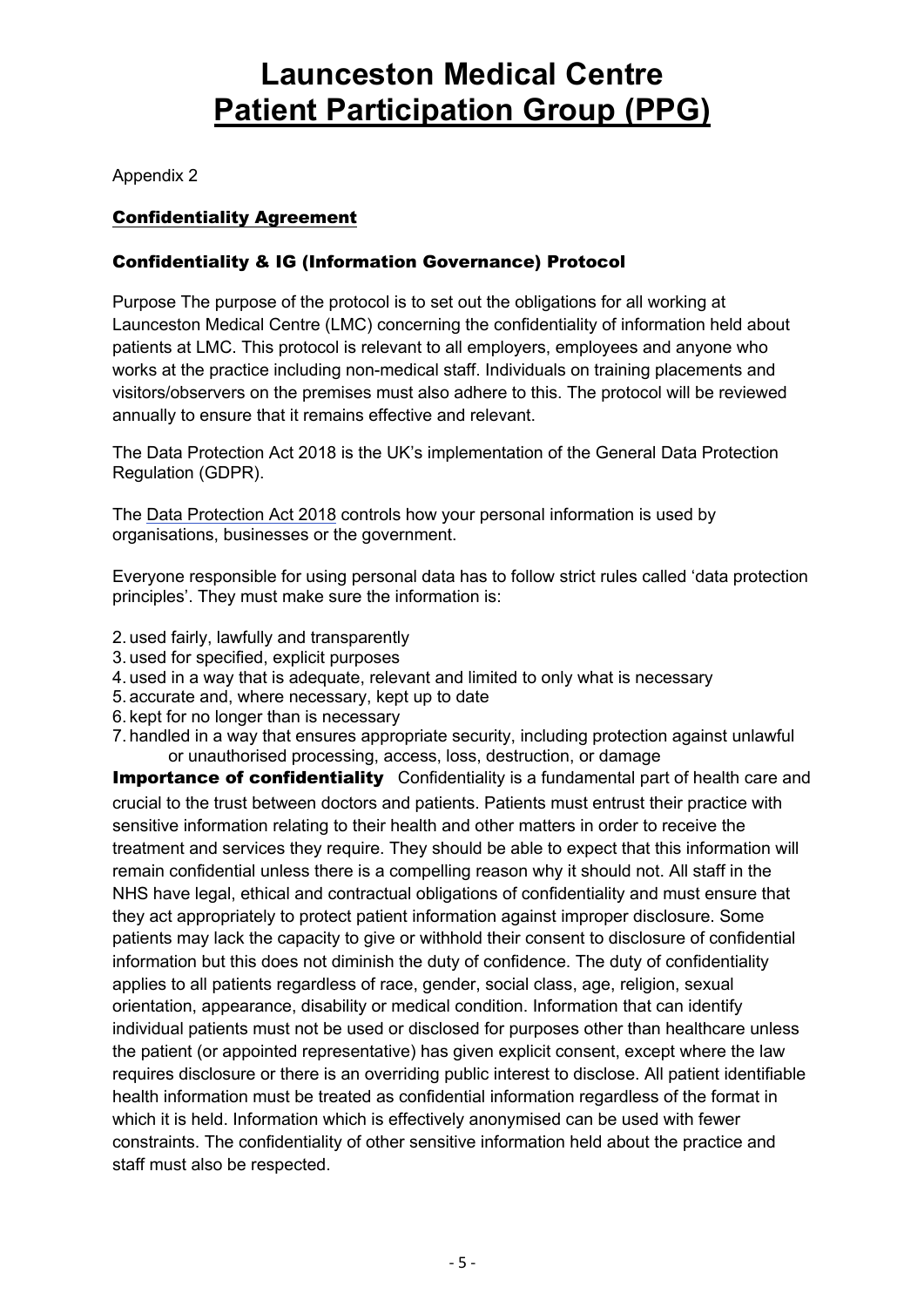# Obligations for all staff All staff must:-

- 8. Always endeavour to maintain patient confidentiality
- 9. Not discuss confidential information with colleagues without patient consent unless it is part of the provision of care.
- 10. Not discuss confidential information in a location or manner that allows it to be overheard.
- 11. Handle patient information received from another provider sensitively and confidentially.
- 12. Not allow confidential information to be visible in public places
- 13. Store and dispose of confidential information in accordance with the Data Protection Act 1998 and the Department of Health's Records Management Code of Practice

7) Not access confidential information about a patient unless it is necessary as part of their work.

8) Not remove confidential information from the premises unless it is necessary to do so to provide treatment to a patient, and then ensure that the appropriate technical safeguards are in place and there is agreement from the information governance lead or Caldicott Guardian.

9) Contact the information governance lead or Caldicott Guardian if there are barriers to maintaining confidentiality.

10) Report any loss, inappropriate storage or incorrect disclosure of confidential information to the information governance lead or Caldicott Guardian.

11) If applicable, document, copy, store and transfer information in the ways agreed with other providers.

It is expected that members of staff will comply with the law and guidance/codes of conduct laid down by their respective regulatory and professional bodies.

**Information disclosures:-** When a decision is taken to disclose information about a patient to a third party due to safeguarding concerns/public interest, the patient should always be told and asked for consent before the disclosure unless it would be unsafe or not practical to do so. In the circumstances that consent cannot be sought, then there must be clear reasons and necessity for sharing the information. Disclosures of confidential information about patients to a third party must be made to the appropriate person or organisation and in accordance with the principles of the Data Protection Act 2018, the NHS Confidentiality Code of Practice and the GMC's Good Medical Practice.

# Obligations for employers The employers at the practice must:-